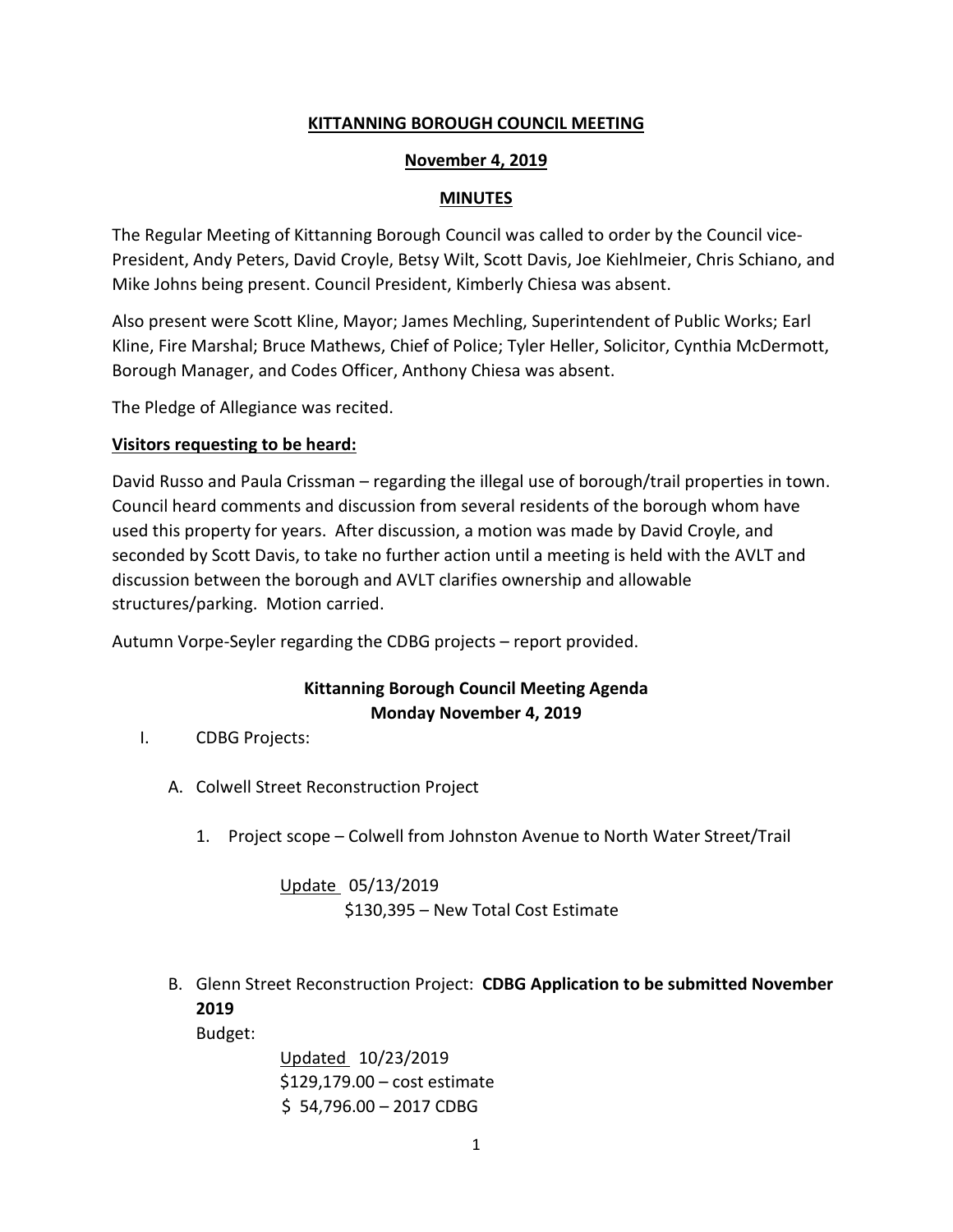### \$ 74,383.00 - 2019 CDBG

#### III. Downtown Kittanning Revitalization Phone IV:

#### **All invoices have been paid and reimbursed.**

IV. Keystone Communities:

A. \$250,000.00– Keystone Grant -\$98,497.83 – Jacob Street \$151,502.17 – Balance

 \$151,502.17 – Balance -\$55,126.17 – Mulberry/McKean \$96,376.00 – Balance

Audit completed by Marsico. This project needs closed out by the end of September 2019. Working to get final request for reimbursement in and closed. 09/09/2019 – approved to pay \$3800 invoice for audit.

- V. Façade Grant:
	- A. **6 Letters of Approval were sent on 10/18/2019 to façade applicants who have completed their applications.**

VII. DCNR:

- A. John Whelan Park Rehabilitation Project:
	- 1. DCNR grant approve in the amount of \$40,000
	- 2. Budget:

\$40,000 – DCNR Grant

 19,792 – Kittanning Borough match (Cash – engineering costs [\$3,900 or possibly higher] and in-kind services – Equipment and labor [\$15,892])

\$59,792 – Total Project Costs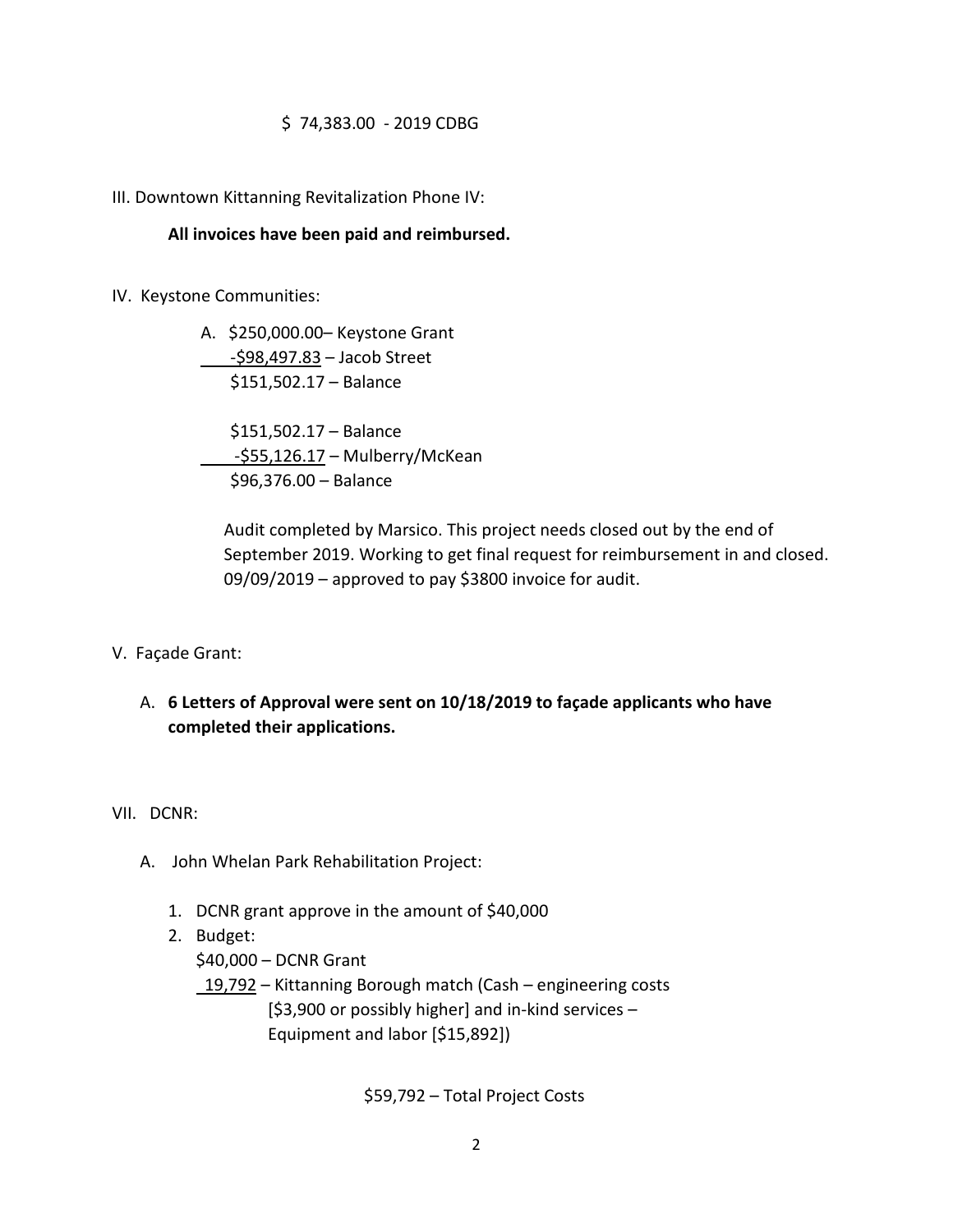\$10,000 – Additional Grant allocation – No Match Required

\$69,792 – Total Project Costs

- 3. The additional \$10,000 for this project is to be used solely to offset the Borough's project's professional services costs, to include: survey work, design submission and bid document preparation, advertising and bidding the project, construction oversight/management, costs affiliated with solicitor reviews, etc. This additional allocation will allow the Borough to use more of the original awarded grant funds for the purchase of materials and labor to compete the Borough's park development. These additional funds do not require a match. Still limited to the current scope of work, as identified in the Borough's grant application. Although changes in the project scope cannot be made, the additional funds will allow the Borough to upgrade items in your original proposed scope of work, purchase and install a larger playground unit or provide for items such as a paved walkway vs. a stone aggregate walkway in the park.
- 4. Received Grant Agreement for Phase I Mike Malak and I will be meeting with Cindee 9/19/19 to go over budget and timeline of project prior to conference call with DCNR.
- B. John Whelan Park Rehabilitation Project Phase II
	- 1. Application was submitted April 10, 2019
	- 2. Cost Estimate came in at \$99,775
	- 3. The Borough would be responsible for 50% match or \$49,887.50
	- 4. That matched money could come from 2019 CDBG Funds or 2020 CDBG Funds but not guarantee the Borough will maintain its entitlement status.
	- 5. Because of the update to the Colwell Street Project, the funds for 2019 CDBG had to be reallocated for this project with the balance to Glenn St. Project. Once all the street projects are completed we will know better how much is available from 2019 CDBG for John Whelan Park Phase II.
	- 6. Note: 2019 CDBG Funds are allocated as follows:
		- a. \$57,497 Colwell Street
		- b. \$ 0.00 Glenn Street
		- c.  $\leq$  0.00 Balance when using 2018 figure of \$72,898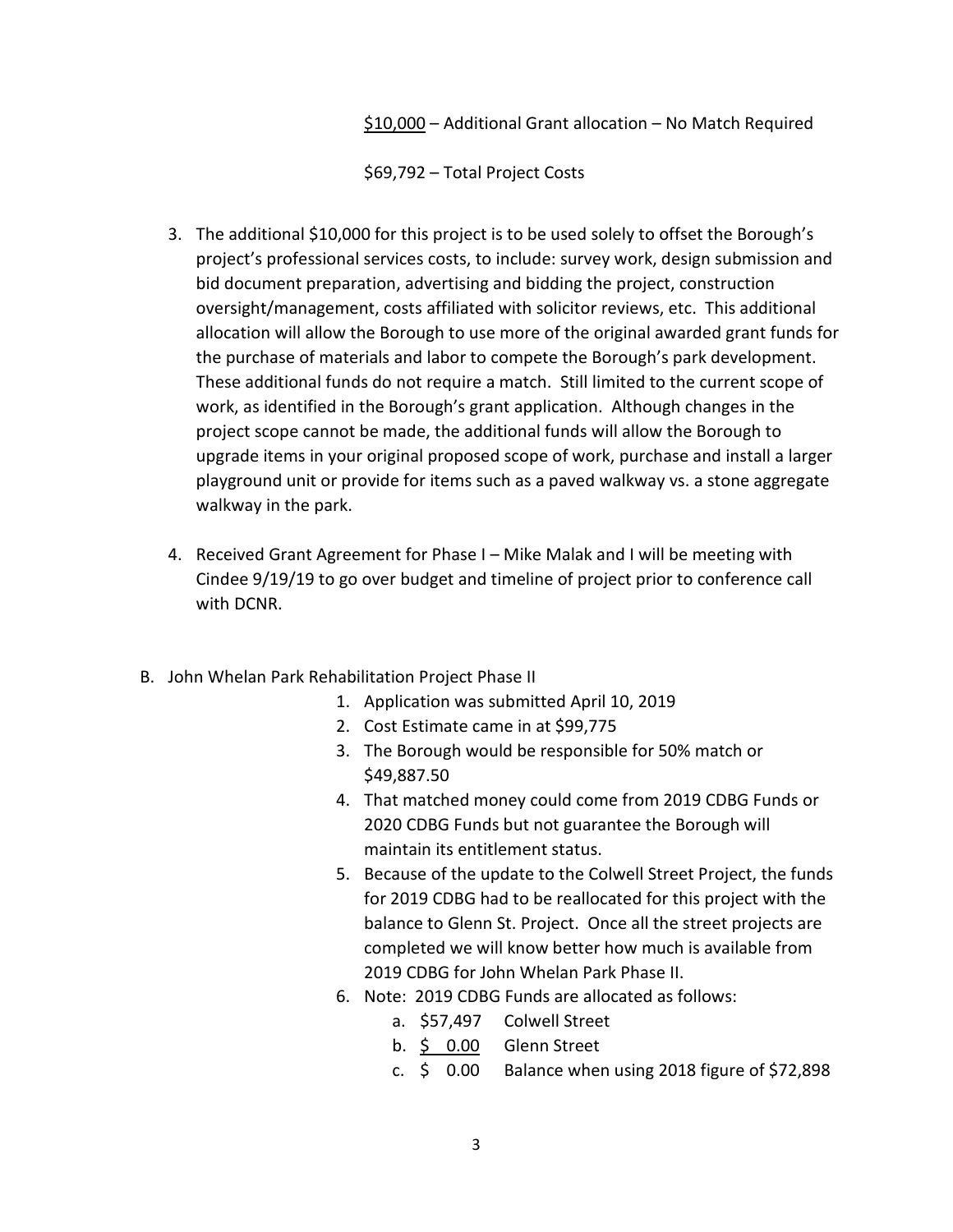7. 2019 CDBG Funds have yet to be determined.

After discussion a request was made by Mayor Kline, Andy Peters, and Chief Mathews to have a meeting with Mike Malak regarding the lighting for the park and discuss some other issues with the proposed work in the park.

# **\*\*Update from Mike Malak – Whelan Park**

Josh Walter – regarding 526 Fair Street – Mr. Walter had pictures of the street in front of his house with standing water because there is no catch basin nearby on his side of the street. Jim Mechling will discuss with borough engineer regarding this issue.

- IX: \$100,000 Keystone Grant for Alleys
	- A. Borough will take lead and ownership

Total Amount to do streets, alleys and parking lot: \$100,000 Grant \$ 20,000 IDC \$ 35,000 Liquid Fuels \$155,000 Total

X: Multimodal

A. Application submitted

**Engineer's Report:** Mike Malak. A motion was made by Betsy Wilt, and seconded by Scott Davis, to approve payment of presented Inv. #56213 in the amount of \$167.50. Motion carried.

# **Minutes:**

A motion was made by Chris Schiano and  $2<sup>nd</sup>$  by Scott Davis, to accept the Minutes of the Regular Meeting of October 7, 2019. Motion carried.

A motion was made by Betsy Wilt, and seconded by Chris Schiano, to accept the Minutes of the Special Meeting of council on October 15, 2019.

# **Bills:**

A motion was made by Betsy Wilt and  $2<sup>nd</sup>$  by Scott Davis to pay General Fund Bills as presented and to make the proper transfers. Motion carried.

There was an executive session to discuss personnel and potential litigation from 7:20 – 7:40 PM.

# **Solicitor's Report:** No report.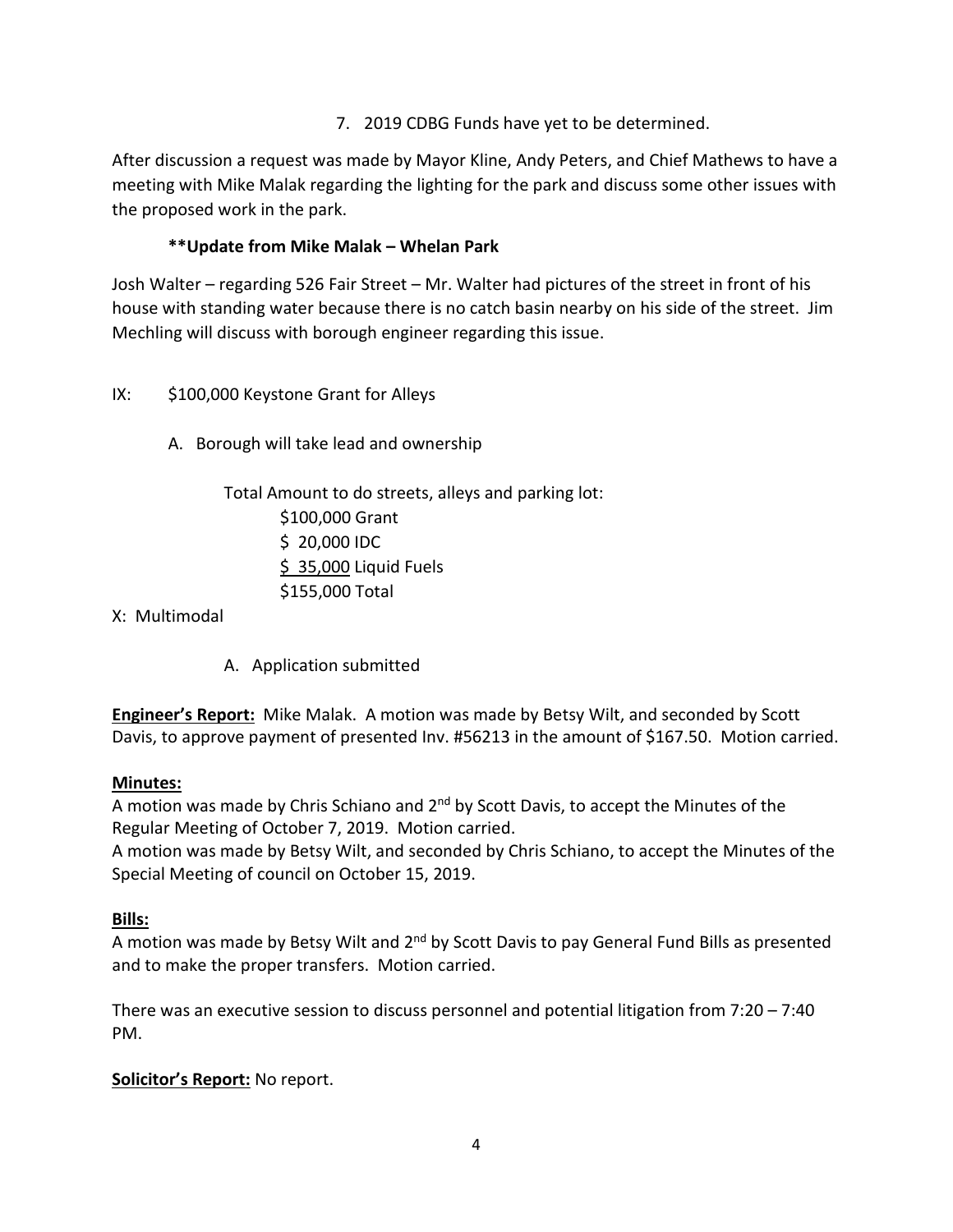## **Borough Manager's Report:**

The 2019 Commonwealth allocation of the General Pension System State Aid in the amount of \$143,373.97 was received. A motion to pay the "non-uniform" pension plan \$47,152, the entire amount of the 2019 non-uniformed MMO and to pay the "uniform" pension plan \$96,221.97. The Commonwealth check is short \$115,912 to cover the police pension plan 2019 MMO. A motion to pay \$115,912 out of the General Fund to cover the 2019 Uniformed Pension Plan MMO was made by Betsy Wilt, and seconded by Chris Schiano. Motion carried. This amount must be paid to the PSAB-MRT by December 31, 2019.

**Alley Paving Project** – A motion was made by David Croyle, and seconded by Betsy Wilt to (1) approve the final cost for the paving project with Shields for the pay application in the amount of \$183,906.95 – an increase of \$2066.16 for additional wearing material. (2) Provide an authorization letter signed by Kim Chiesa for the increase. (3) Approve an invoice to the IDC for \$20,000 – their portion of the project. (4) Approve Shields pay application for \$183,906.95, and to bill accordingly for the \$100,000 grant funds. Motion carried.

# **Codes Officer Report**

# **Mayor's Report**

The Mayor provided pictures of the current condition of the community garden. After discussion, a motion was made by Joe Kiehlmeier and seconded by Chris Schiano, to notify Andrew Ladishaw to remove the make shift fence, materials and garden by the end of the year. Motion carried.

## **Fire Marshal's Report**

# **Chief of Police Report:**

The Chief discussed the civil service process and proposed to council that he would like to waive the residency requirement for officers. A motion was made by Dave Croyle, and seconded by Scott Davis, to remove the residency requirement. Motion passed by majority. Voting yes Croyle, Davis, Wilt, Schiano, with Peters, Johns, and Kiehlmeier voting no. `

A motion was made by Scott Davis and  $2^{nd}$  by Dave Croyle, to accept the Codes Officer Report, Mayors Report, Fire Marshal's Report, and Chief of Police Report as presented. Motion carried.

### **Finance Committee Report-Betsy Wilt, Chairman**

Budget 2020 – tentative budget has been presented to council.

## **Personnel Committee Report-Scott Davis, Chairman**

**Sewage Committee Report-Joe Kiehlmeier, Chairman**

**Revitalization Committee Report-Betsy Wilt, Chairperson Police Committee Report-Chris Schiano, Chairman**

**Parks and Recreation Committee Report-Betsy Wilt, Chairperson**